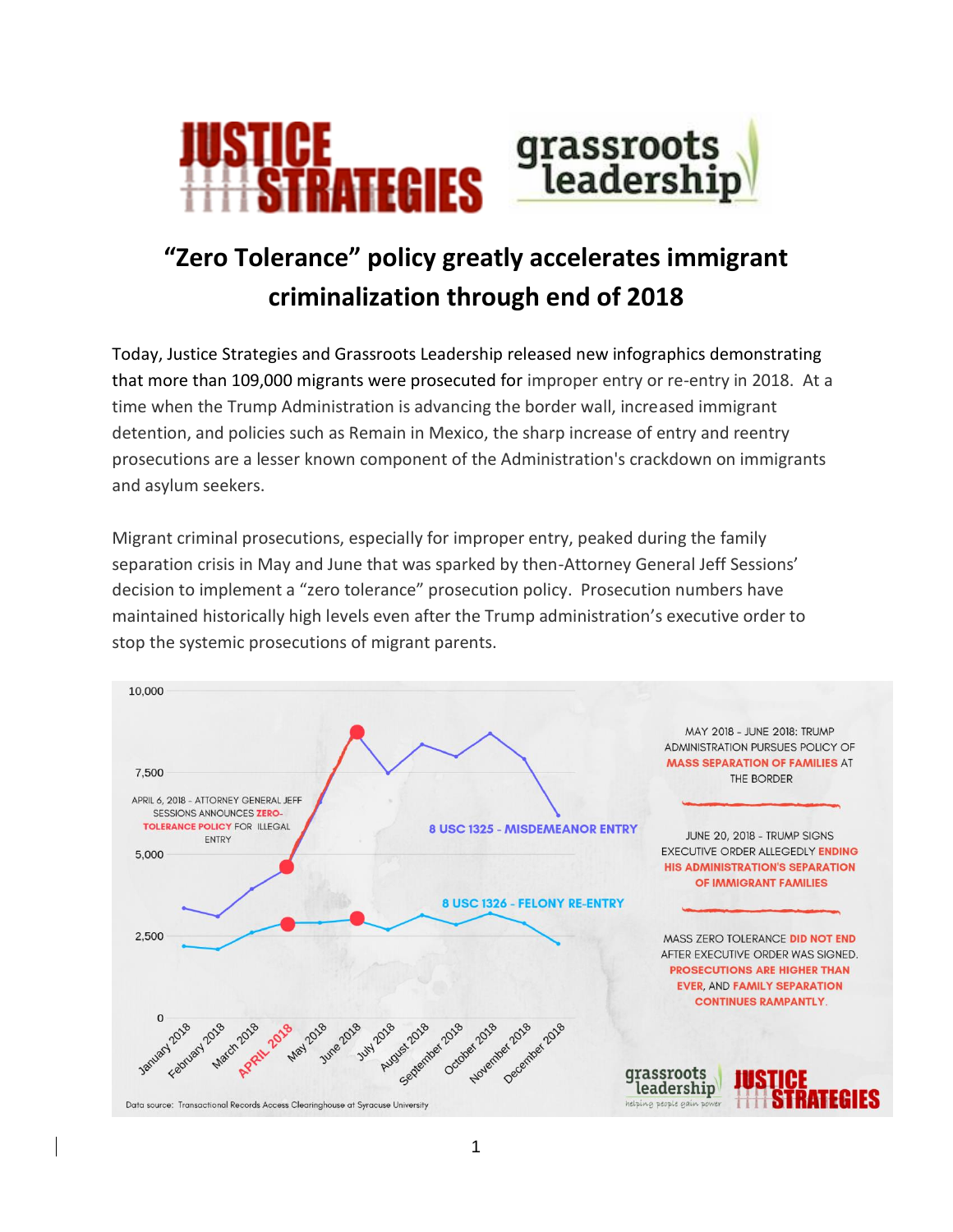"The 'zero tolerance' migrant prosecution policy established last year by the Department of Justice was at the heart of the family separation disaster from April to June last year. While family separations have been dialed back, these prosecutions have not been curtailed," said Judy Greene, director of Justice Strategies. "Criminal prosecutions of migrants for entry and reentry comprised 57 percent of all federal criminal case filings nationwide in Fiscal Year 2018. The policy has produced a serious human rights crisis. These laws should be repealed."

The numbers of criminal prosecutions had fallen towards the end of the Obama administration. In Fiscal Year 2018, criminal prosecutions of migrants reached an historically high level, with devastating impacts for migrant families and overwhelming federal courts.



Before the implementation of Operation Streamline, a 2005 program started in Del Rio, Texas that mandated Border Patrol refer migrants to the U.S. attorney's offices for prosecution, migrants apprehended crossing the border were dealt with almost exclusively within the civil immigration system.

Immigrants are now often charged under one of two federal crimes: unlawful entry, a misdemeanor punishable by up to 180 days in jail, or unlawful re-entry of a deported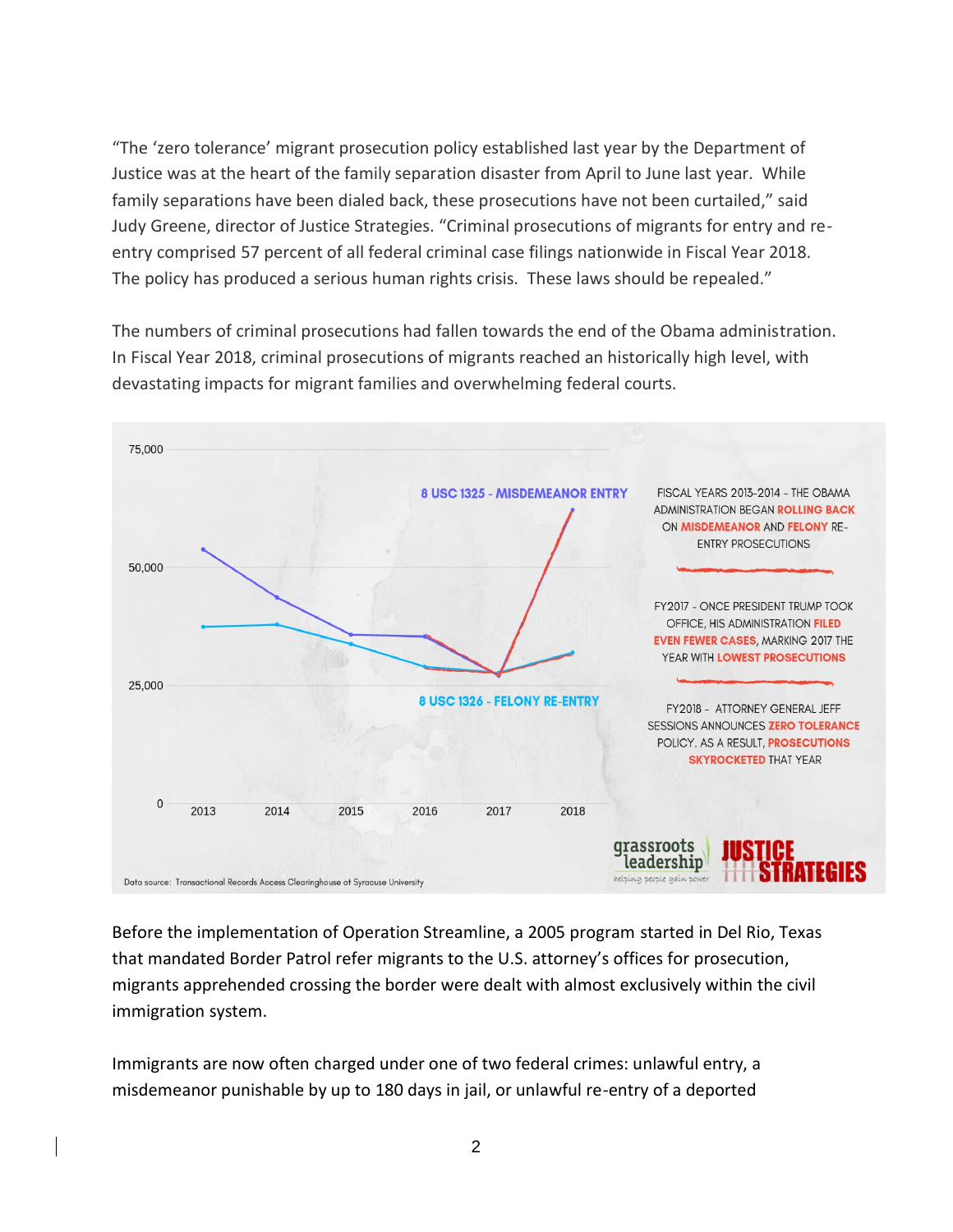immigrant, a felony punishable by up to 2 years in federal prison, and even more if the immigrant has a prior criminal record. Those prosecuted [include asylum seekers,](https://www.humanrightsfirst.org/press-release/report-documents-administration-s-shameful-criminal-prosecution-asylum-seekers-border) in violation of international law.

"The Trump Administration has used entry and reentry charges for political gain, to advance inhumane policies and public narratives that criminalize migrants and asylum seekers who come seeking safety and a better life. In an age of increasing retaliation against immigrant activists, these charges have also been weaponized to punish detained individuals who speak out against violations of their rights," said Bob Libal, Executive Director of Grassroots Leadership. "Immigration policy reform must include the repeal of these charges and other policies that criminalize migrants and feed mass incarceration."

Criminal prosecutions for unauthorized entry were almost exclusively filed within the five federal court districts that span the border with Mexico, with more than half taking place in South Texas alone.

|                             | Texas South - 41,594                     |
|-----------------------------|------------------------------------------|
| <b>Texas West - 14,337</b>  |                                          |
| Arizona - 7,358             | <b>TOP CHARGING</b>                      |
| California Southern - 7,306 | <b>DISTRICTS FOR</b>                     |
| New Mexico - 4,579          | <b>UNAUTHORIZED</b>                      |
| New York Northern - 207     | <b>ENTRY (8 USC 1325)</b>                |
| $Vermont - 31$              |                                          |
| Louisiana Western - 18      | <b>BETWEEN JANUARY</b>                   |
| Maine - 14                  | <b>AND DECEMBER 2018</b>                 |
| Michigan Eastern - 7        |                                          |
| 10,000<br>20,000            | 40,000<br>50,000<br>30,000<br>grassroots |

The unauthorized reentry charge was brought against immigrant defendants most often along the southern border but was charged at least once in each federal court district in the country.